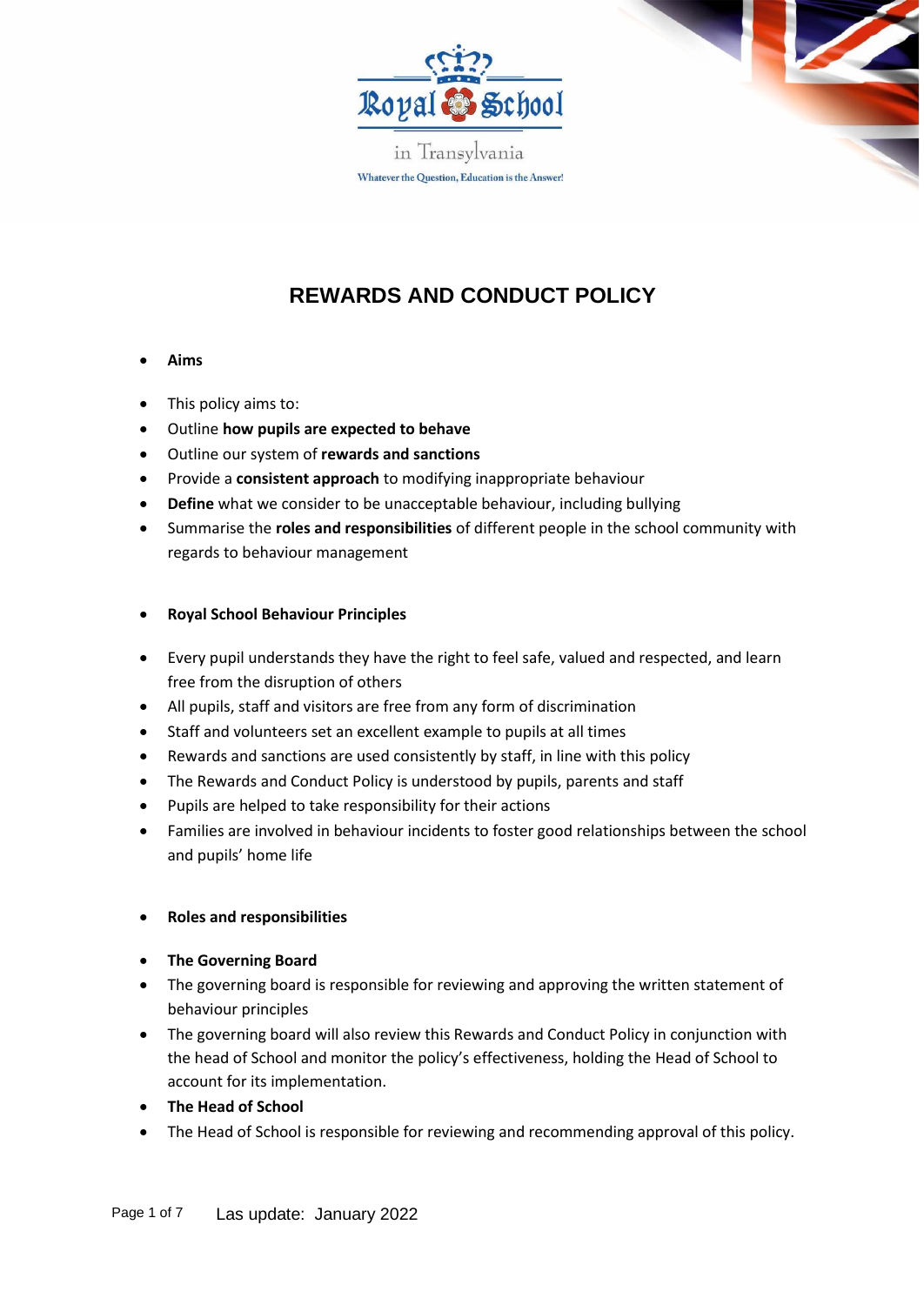- The Head of School will ensure that the school environment encourages positive behaviour and that staff deal effectively with poor behaviour, and will monitor how staff implement this policy to ensure rewards and sanctions are applied consistently.
- **Staff**
- Staff are responsible for:
- Implementing the Rewards and Conduct Policy consistently
- Modelling positive behaviour
- Providing a personalised approach to the specific behavioural needs of particular pupils
- Recording behaviour incidents in a timely manner
- The Leadership and Management Team (LMT) will support staff in responding to behaviour incidents.
- **Parents**
- Parents are expected to:
- Support their child in adhering to the pupil code of conduct
- Inform the school of any changes in circumstances that may affect their child's behaviour
- Discuss any behavioural concerns with the class/ form teacher promptly

#### • **Pupil code of conduct**

- Pupils are expected to behave in accordance with the statements written in Art 31-33 of Appendix 3 of the Tuition Contract summarised as:
- Behave in an orderly and self-controlled way
- Show respect to members of staff and each other
- In class, make it possible for all pupils to learn
- Move quietly and orderly around the school
- Treat the school buildings and school property with respect
- Wear the correct uniform at all times
- Only use mobile phones with permission
- Accept sanctions when given
- Refrain from behaving in a way that brings the school into disrepute, including when outside school
- **The Ten Golden Rules of Royal School**
- The positive behaviour we expect to see from our students is summed up by our Golden Rules:
- We are kind with our words and actions.
- We are gentle and do not hurt others.
- We listen and follow instructions.
- We are honest and tell the truth.
- We work hard and always try our best in everything we do.
- We don't waste our own or others' time.
- We don't interrupt.
- We are safe because we think before we act.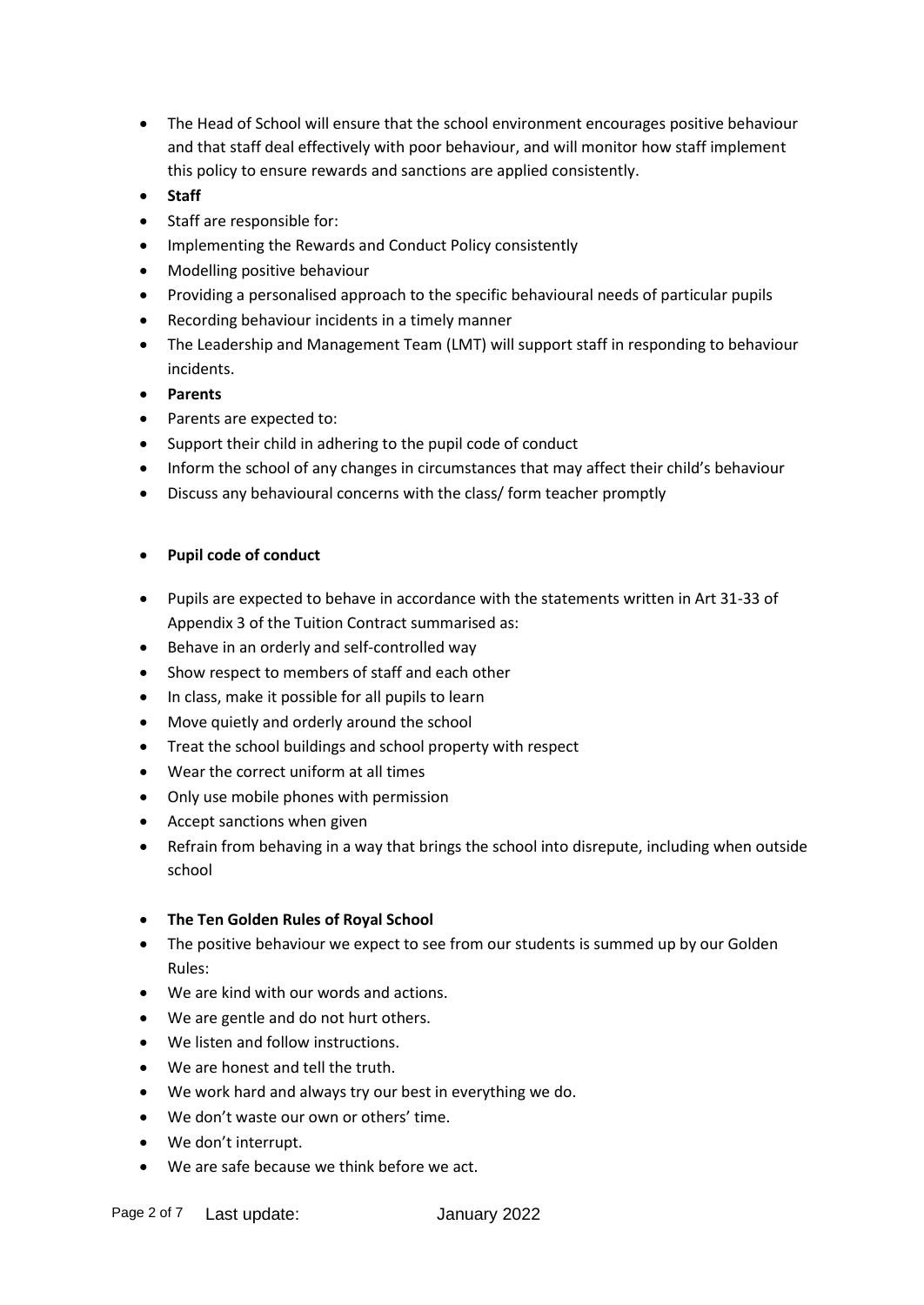- We look after property and do not waste or damage things.
- We respect all people inside the school and wider community.

## • **Rewards and sanctions**

• Students will receive Royal Points which will be recorded and tallied on iSAMS to form a Royal Score. Positive Royal Points will be awarded for positive behaviour. Negative behaviour will result in a reduction of a student's total Royal Score.

## • **List of rewards and sanctions**

- Positive behaviour will be rewarded with:
- Praise Teachers are expected to praise students for modelling school values and demonstrating behaviour conductive towards learning.
- House points are awarded by any member of staff for behaviour or actions around the school that promote the school's Golden Rules and values. Each house point is worth 1 Royal Point and contributes towards the house cup.
- Merits awarded for outstanding work, effort, or modelling school values above and beyond of what would normally be expected. Merits will be recorded in the Rewards and Sanctions module of iSAMS and be worth 5 Royal Points
- Class Dojo points Class Dojo points will be awarded to students each lesson. They will be tallied up at the end of the week and recorded in the Rewards and Sanctions module of iSAMS at the ratio of 25 Dojo points = 5 Royal Points.
- Stickers may be awarded to students upon teacher discretion to provide a physical reward complementing any other reward.
- Headteacher's commendation awarded for outstanding achievements. Worth 50 Royal Points.
- **Stepped Approach to modifying behaviour**

| 'erv High   | Behaviour Contract linked to Tuition Contract (approved by Chair of<br>$\bullet$<br>Governors) - Length dependent.                                                                            |
|-------------|-----------------------------------------------------------------------------------------------------------------------------------------------------------------------------------------------|
| <b>High</b> | Headteacher Report (2 weeks) and further parental meeting<br>$\bullet$                                                                                                                        |
| Medium      | KS Coordinator Report (2 weeks) and meeting with parent<br>Lunch/break loss - KS2 (stand with duty teacher), KS3 (report to<br>duty teacher by toilets), KS4/5 (sit outside teacher workroom) |
| Low         | Sanction on iSAMS - automatically sent to parents via Parent Portal<br>$\bullet$                                                                                                              |
| Very Low    | Verbal warning in class and follow up conversation.<br>$\bullet$                                                                                                                              |

 $\mathbf{r}$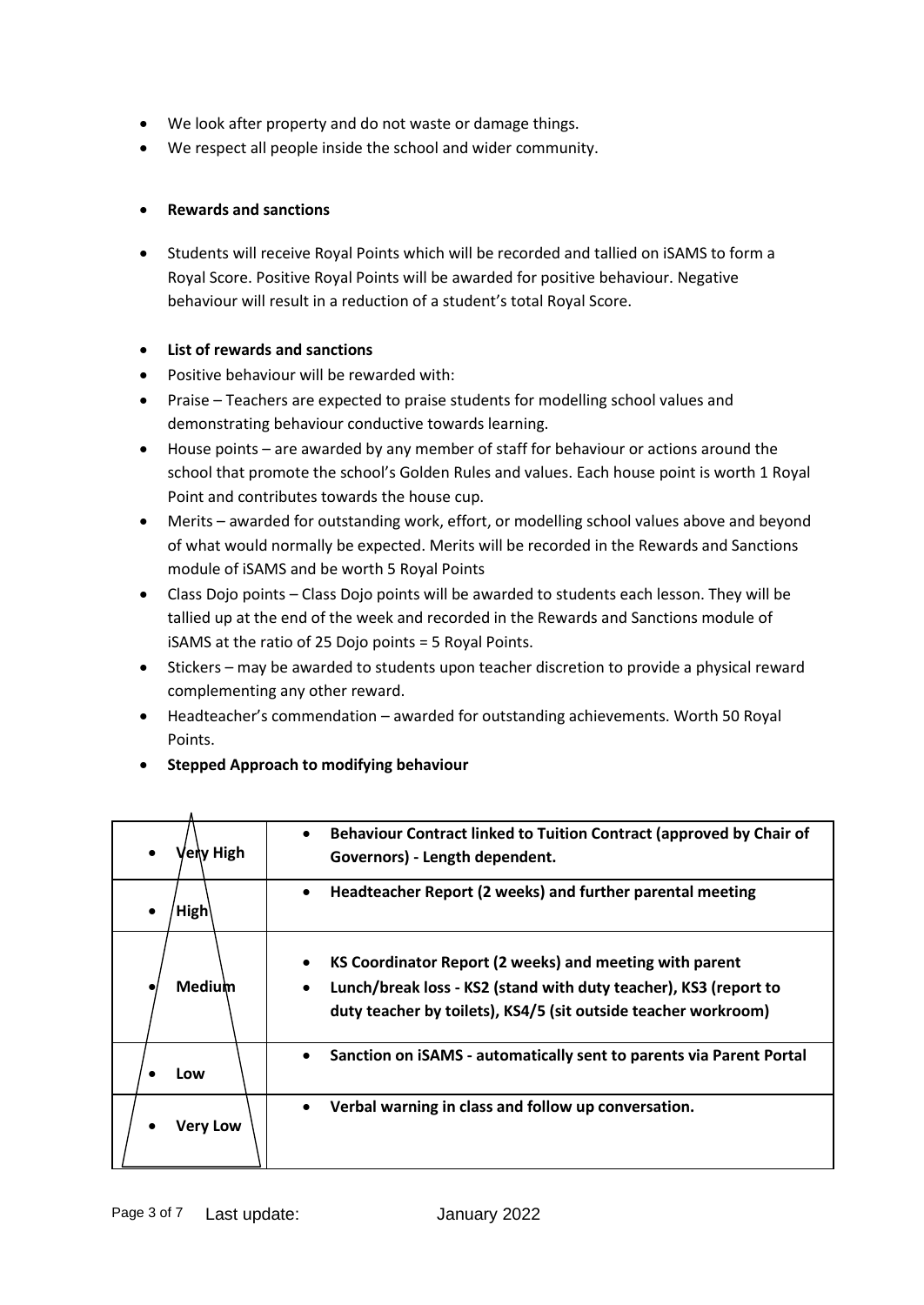- The focus of any behaviour modification sanction *must* include on-going discussions with the student to build a relationship that allows the student to understand the nature of concerns and restore their sense of belonging to the RS community. If the child is designated as SEN then our Supportive Learning Lead Teacher should be consulted at the Medium Level.
- **Certificates**
- Royal Certificates will be awarded to students who achieve the following number of Royal Points during assembly on a half-termly basis.

| <b>BRONZE CERTIFICATE   SILVER CERTIFICATE</b> |            | <b>GOLD CERTIFICATE</b> | <b>PLATINUM CERTIFICATE</b> |
|------------------------------------------------|------------|-------------------------|-----------------------------|
| 200 points                                     | 400 points | 700 points              | 1000 points                 |

## • **Off-site behaviour**

- Sanctions may be applied where a pupil has misbehaved off-site when representing the school, such as on a school trip or on the bus on the way to or from school.
- **Managing Behaviour**

## • **Classroom management**

- Teaching and support staff are responsible for setting the tone and context for positive behaviour within the classroom.
- They will:
- Create and maintain a stimulating environment that encourages pupils to be engaged
- Display the pupil code of conduct and school rules
- Develop a positive relationship with pupils, which may include:
- Greeting pupils in the morning/at the start of lessons
- Establishing clear routines
- Communicating expectations of behaviour in ways other than verbally
- Highlighting and promoting good behaviour
- Concluding the day positively and starting the next day afresh
- Having a plan for dealing with low-level disruption
- Using positive reinforcement
- **Physical restraint**
- In some circumstances, staff may use reasonable force to restrain a pupil to prevent them:
- Hurting themselves or others
- Damaging property

Page 4 of 7 Last update: January 2022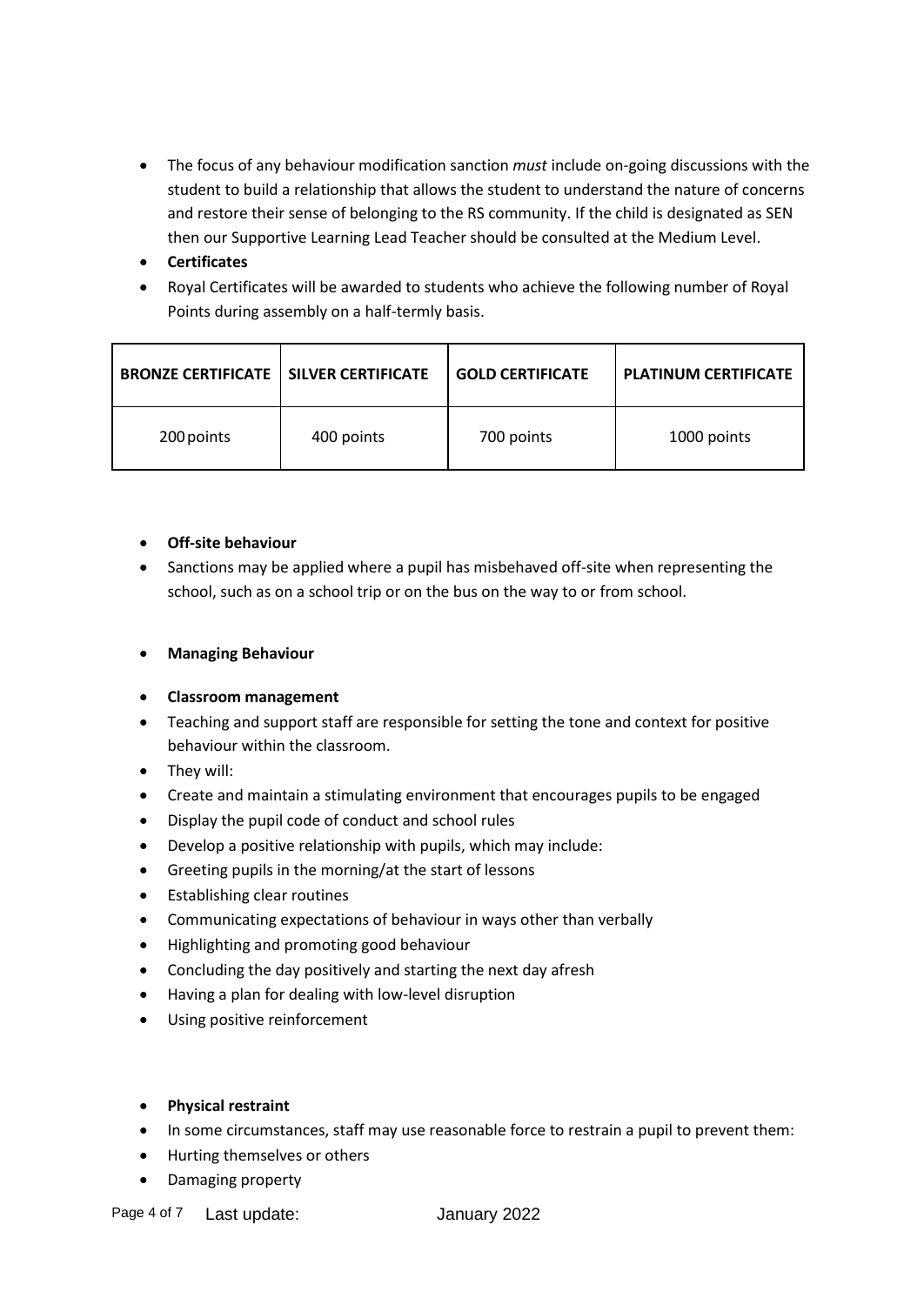- Incidents of physical restraint must:
- **Always be used as a last resort**
- Be applied using the **minimum** amount of force and for the minimum amount of time possible
- Be used in a way that maintains the safety and dignity of all concerned
- Never be used as a form of punishment
- Be recorded and reported to parents through iSAMS
- **Confiscation**
- Any prohibited items listed in Art 34 of Appendix 3 of the Tuition Contract or any item which are harmful or detrimental to school discipline will be confiscated by the class teacher, recorded on iSAMS and handed to the Key Stage Coordinator. These items will be returned to pupils after discussion with senior leaders and parents, if appropriate.

#### • **Pupil transition**

- To ensure a smooth transition to the next year, pupils have transition sessions with their new teacher(s). New students to the school will be monitored for any difficulties in adjusting to the school environment as detailed in Art. 40 of Appendix 3 of the Tuition Contract
- To ensure behaviour is continually monitored and the right support is in place, information related to pupil behaviour issues will be transferred to relevant staff at the start of the term or year. Information on behaviour issues may also be shared with third parties upon transfer to another school or when requested by parents in cooperation with an external psychologist, if deemed in the best interests of the pupil.

## • **Definitions within the stepped approach**

- **Misbehaviour** is defined as:
- *Disruption in lessons, in corridors between lessons, and at break and lunchtimes*
- Low would be a minor disruption (eg interrupting or leaving seat without asking)
- Medium would be repeated/ escalating disruptive behaviour
- High would be on-going disruptive behaviour or a single serious incident involving lessons being stopped. Note: if a student persistently stops others from learning in a lesson then the teacher needs to send for support and the student is removed to a safe place to calm down until ready to face the consequences. An LMT member must be informed as soon as practical.
- **Non-completion of classwork or homework**
- Low and would require a meeting to discuss the reasons with the student
- **Poor attitude and lack of empathy**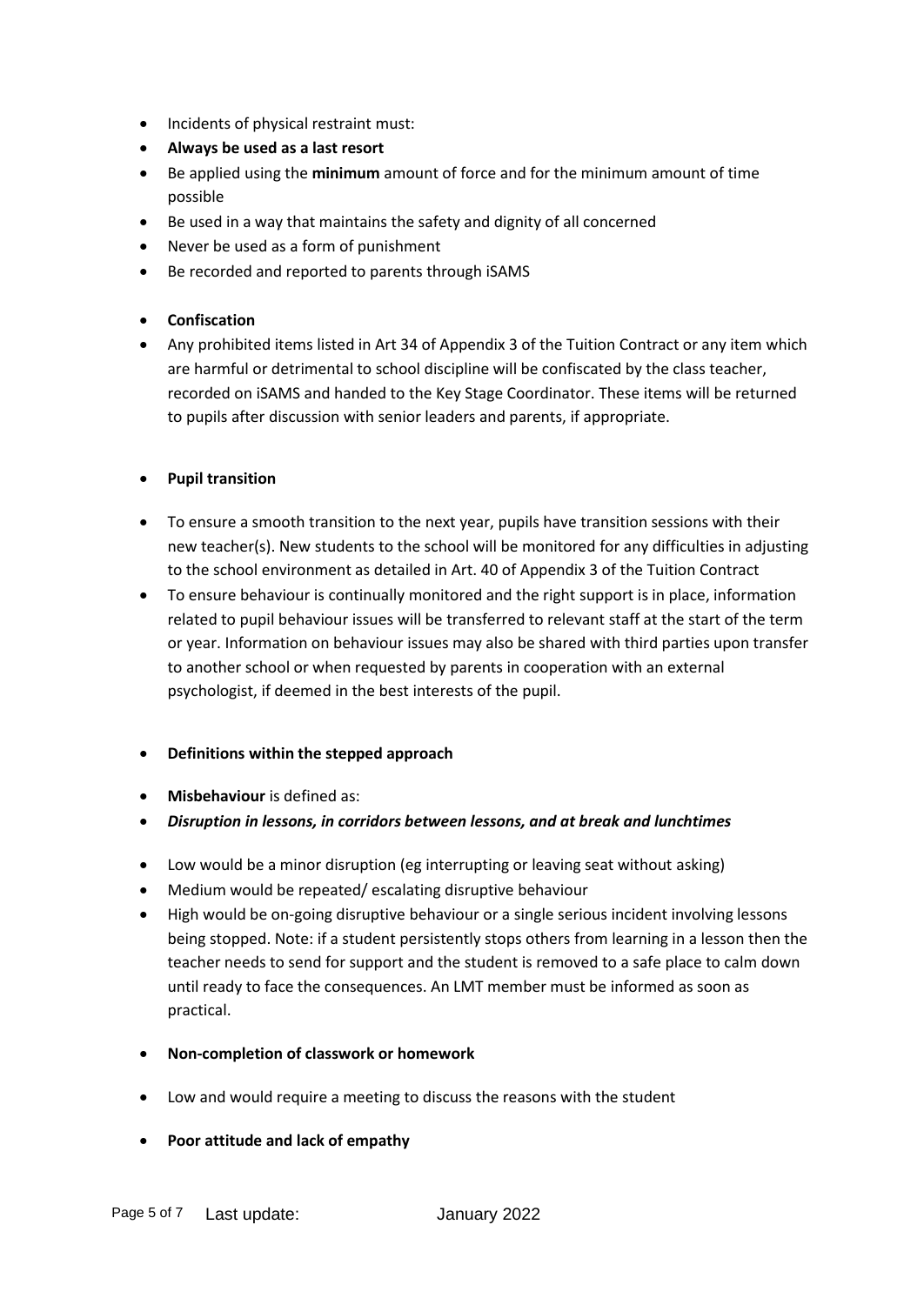- Usually low. Continued concerns, however could trigger involvement of the parents and then become Medium
- **Incorrect uniform**
- Usually low. Continued concerns, however could trigger involvement of the parents and then become Medium
- **Serious misbehaviour** is defined as *Medium to High*
- Repeated breaches of the school rules
- Any form of bullying
- Sexual assault, which is any unwanted sexual behaviour that causes humiliation, pain, fear or intimidation
- Vandalism
- Theft
- Fighting
- Smoking
- Racist, sexist, homophobic or discriminatory behaviour
- Possession of any prohibited items as detailed in Art 34 of Appendix 3 of the Tuition Contract. These include but are not limited to:
- Knives or weapons
- Alcohol
- Illegal drugs
- Tobacco and cigarette papers
- Pornographic material
- Political or religious propaganda
- Large amounts of money
- Flammable or pyrotechnic items
- Any article a staff member reasonably suspects has been, or is likely to be, used to commit an offence, or to cause personal injury to, or damage to the property of, any person (including the pupil)
- **Bullying**
- **Bullying** is defined as the repetitive, intentional harming of one person or group by another person or group. This can happen inside or outside school and may involve the inappropriate use of social media.
- The category of concern could be low if the aggressor and the victim allow the situation to be resolved quickly. If parents are called in then the category must be *medium to high* depending on the outcome.
- Bullying is designed to be:
- Deliberately hurtful
- Repeated, often over a period of time
- Difficult to defend against